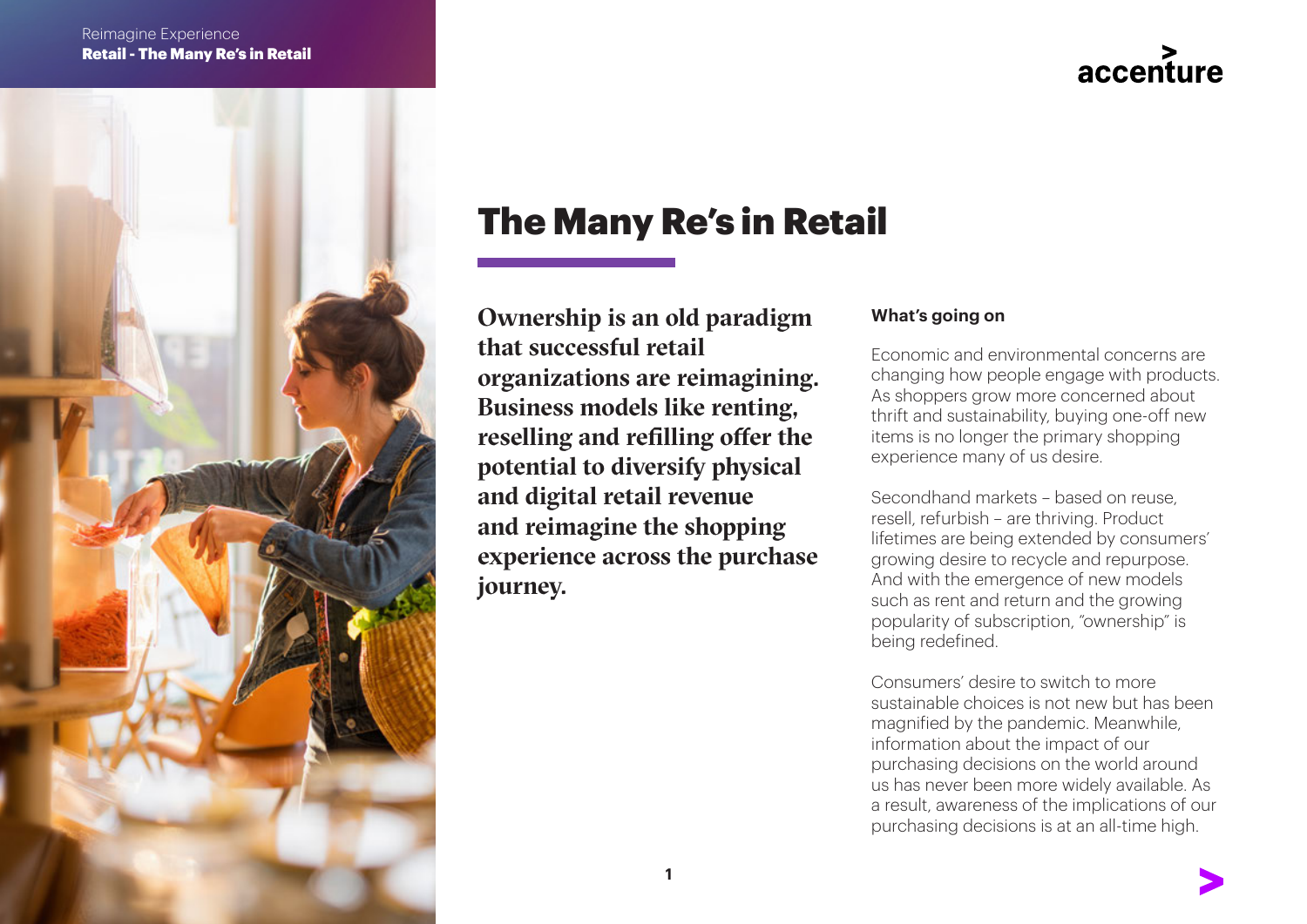An estimated 81% of shoppers globally now feel strongly that companies should do more to preserve the environment.1 Further, 62% of people shop their values, and businesses are listening. Among companies with more than \$1 billion in annual revenues, 99% of CEOs surveyed believe that sustainability will be important to the future success of their business.2

In a world in which shoppers' interest is shifting from ownership to access, the pressure is on retail organizations to respond by meeting people's need to act more consciously.

### **What's next?**

Ongoing throw-away culture and limited lifespan products will further drive interest in smarter, circular consumerism.

Increasingly, shoppers will choose which brands to engage with according to if and how they enable us to "do good." As momentum gathers, focus will grow on how best to extend the life cycle and sustainability of products and limit unnecessary consumption. At the same time, people will grow ever more aware of – and willing to call out – greenwashing by businesses merely riding the green wave with words, not actions.

This mindset of "conscious capitalism" will be especially important among younger consumers who, in time, will be tomorrow's mass market. Already, interest in conscious capital is three to four times higher among American consumers aged under 45 than it is among those aged 45+.3

Retail brands must make sustainability and circular operations part of their DNA to future-proof their ability to satisfy tomorrow's customers.

As conscious consumerism takes center stage, brands that support, enable and encourage people in their quest to change their consumption will benefit. To do this, organizations must consider which role they will play across the evolving product journey.

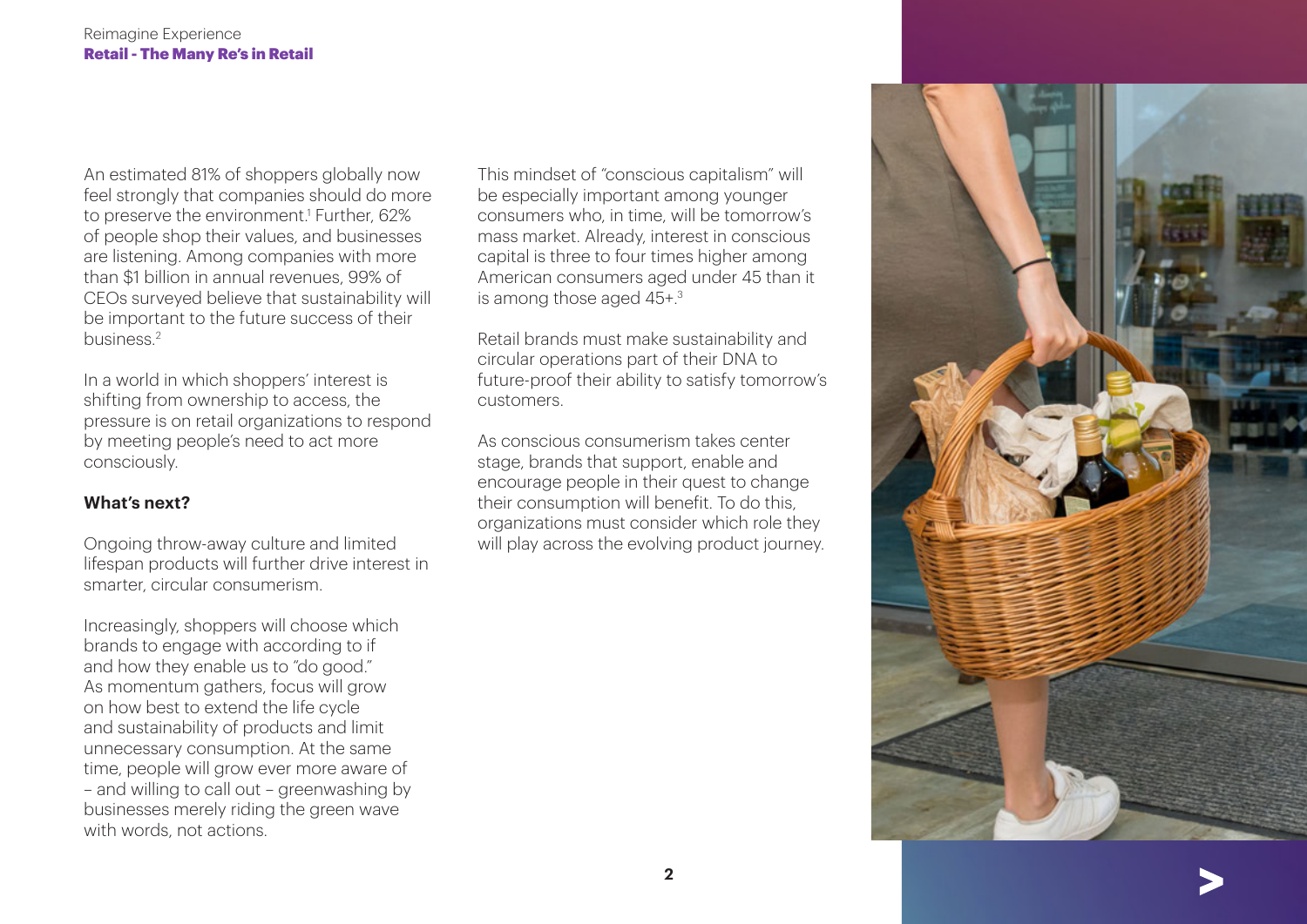#### **Opportunities for reimagination**

Retail brands can learn from the re's in retail, using them to inform and inspire as they explore and experiment to innovate their business models and associated shopping experiences.

### 1. Reselling: Giving New Life To The Pre-loved

When recycling becomes a transaction. reselling becomes a moral decision that fits with shopper values. This creates an opportunity for retail organizations to enable shoppers to make the conscious purchasing decisions they want to make.

Collectively, the resell market – online resale and traditional thrift stores combined – is now predicted to reach \$80 billion by 2029.4 This expansion is being accelerated by the impact of COVID-19 and younger shoppers, with 80% of Gen Z consumers seeing no stigma attached to secondhand shopping – more than any other age group.<sup>5</sup>

In China, Alibaba Group's used-goods marketplace Idle Fish, for example, has more than 200 million registered users – over half of them born after 1990. The platform, part of the country's re-commerce ecosystem, offers both a C2C and a B2B channel, as well as allowing



brands to set up certified stores to sell used goods, sample items, seconds or surplus stock directly to consumers.<sup>6</sup> China's secondhand sales now exceed US\$154 billion annually and are going upmarket.7

Elsewhere, Poshmark – an online marketplace for secondhand goods – raised \$277 million from its IPO at the start of 2021 on its public debut.8

IKEA is one retailer taking an active stance, with its recently announced scheme to buy back customers' unwanted IKEA products. It will offer up to 50% of the original price as a voucher to spend in-store and will either resell the used products or recycle them. The move plays into the brand's aim to be fully circular and climate positive by 2030.<sup>9</sup>

Furniture start-up Sabai, meanwhile, plans to offer a similar service to give each of its sofas a longer lifespan – the vision being to create a closed-loop system that keeps its products out of landfills.<sup>10</sup>

Reselling is growing fast in fashion, too, where it is known as "preowned" or "pre-loved."

European online fashion and lifestyle platform Zalando recently launched a preowned offer enabling customers to buy preowned fashion and trade in lightly worn items.<sup>11</sup> The preowned service, which covers 3,000 different brands, matches the new items service – with the same returns policy and shopping experience.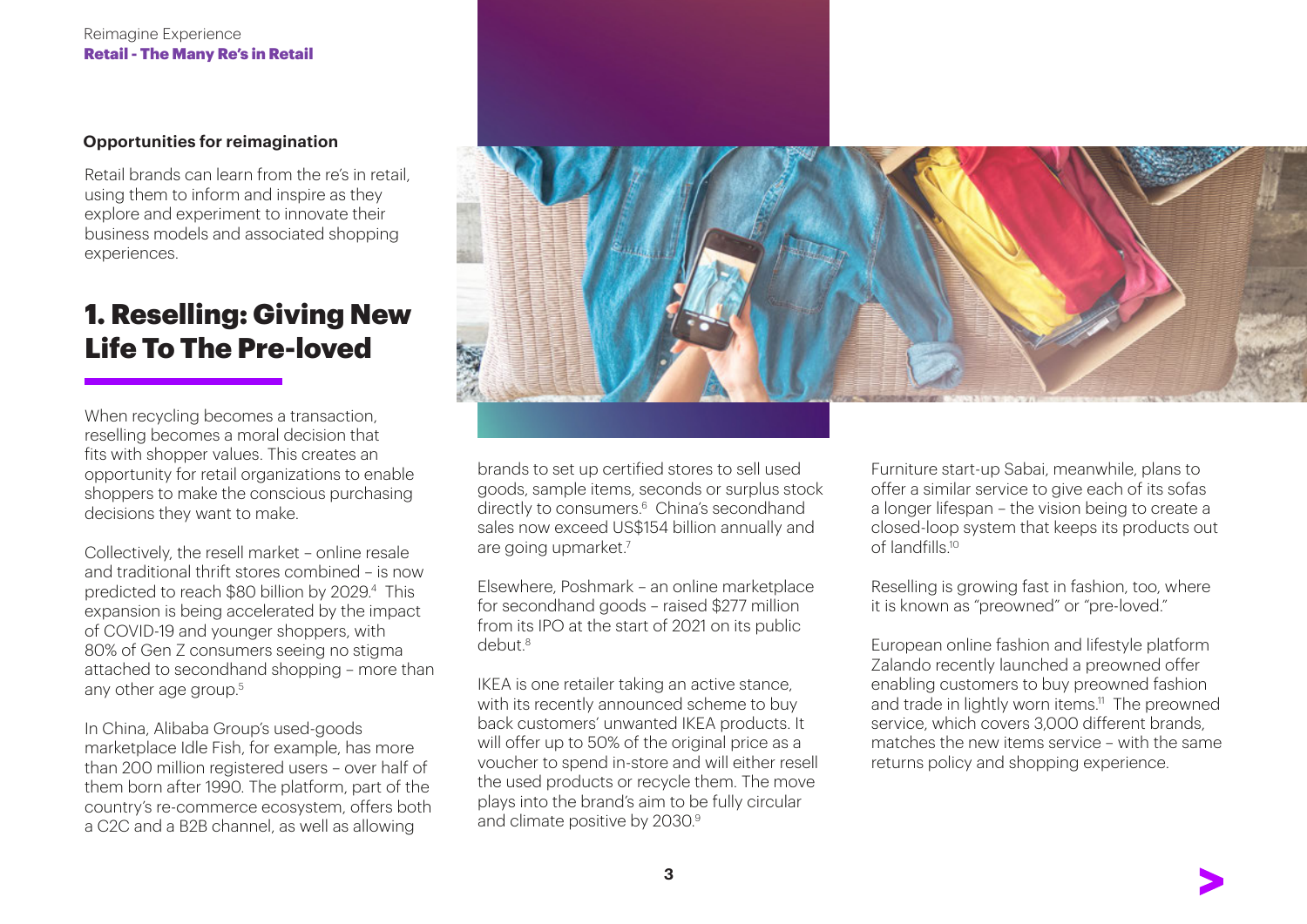## 2. Renting: Access No Longer = Ownership

A shift in shoppers' interest away from ownership creates other opportunities for retail organizations.

These include hybrid ownership models that pave the way for new partnerships, evolved ecosystems and a more service-focused mindset. Meanwhile, the development of new access-over-ownership and take-back models will further accelerate the adoption of a circular economy and help drive increased use of idle preexisting assets.12

Established retailers are already experimenting.

IKEA has trialed product-as-a-service (or sofaas-a-service, as some prefer to call it) leasing and renting their furniture to customers rather than selling it. Outdoor company REI lets people rent their camping gear as an alternative to buying – perfect for those who only camp occasionally or like to try out new equipment without the commitment.<sup>13</sup>

Meanwhile in fashion, Rent The Runway lets you rent the latest designer items in return for a membership, offering a cheaper, lowcommitment option to play with style without the fast-fashion footprint.

# 3. Remade: A New Lease Of Life

One purchase can be the beginning of a shopper's experience with your brand. Shoppers feel more confident in their purchases when they fit more conveniently into their own values – especially when it's easy to be ethical. The concept of "remade" allows old goods to live on after their original owners. Evereve, for example, offers customers \$15 off when they exchange a pair of old jeans for a new pair, for example. The old pair of jeans then gets a new lease on life by being transformed into insulation for buildings, which benefits communities across the US.14

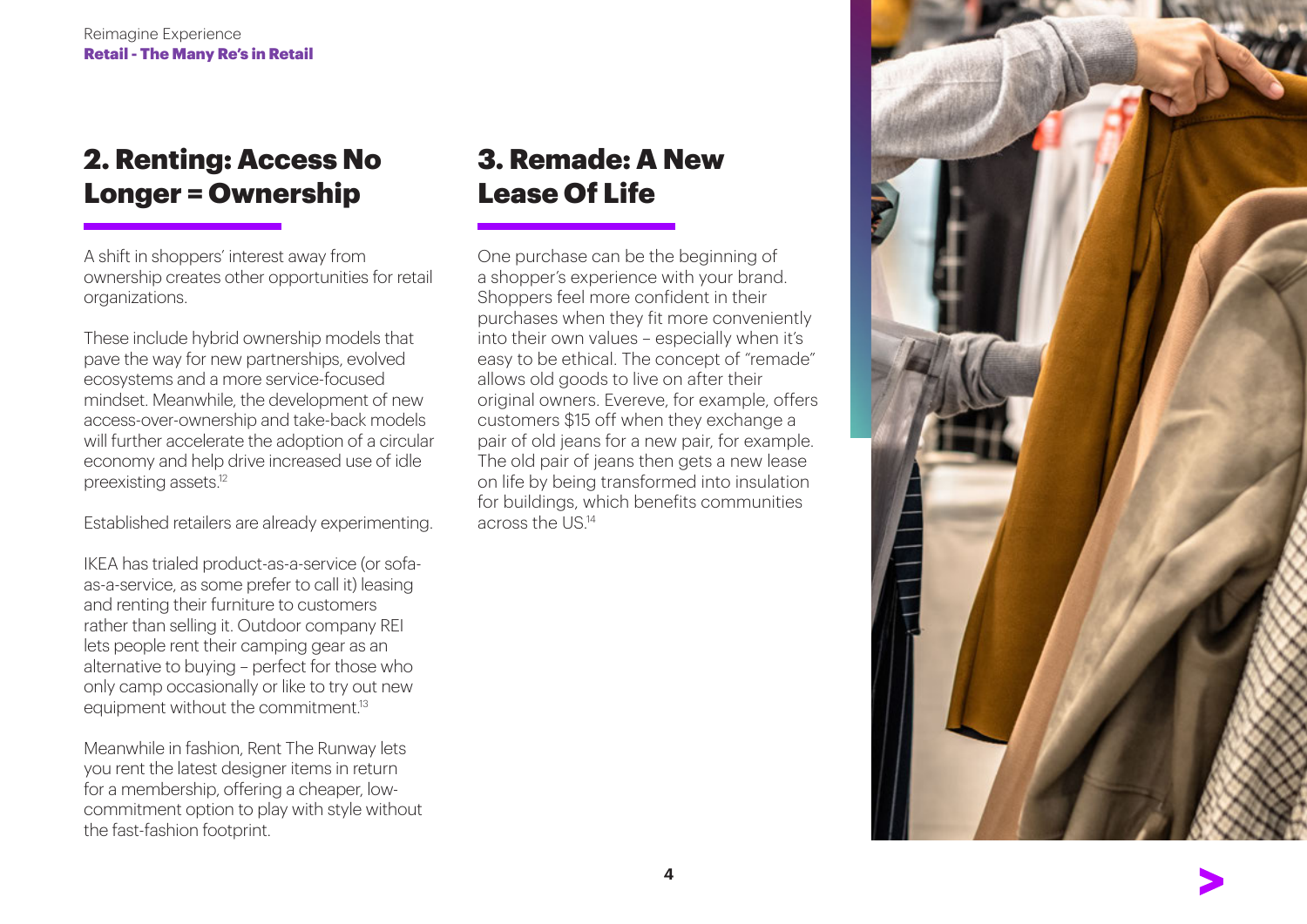## 4. Refill And Replenish: Platform For A Long-term Relationship

Replenishment of items that are often bought eases pressure on the shopper and positions the brand for an ongoing relationship. In the US, 64% of shoppers will shop more consciously to limit food waste where refill options offer more flexibility.<sup>15</sup>

A data-based approach is needed to cater to individuals' needs and to ensure that the replenishment matches the shopper's use – and that the service is truly helpful.

Amazon experimented with replenish early on with its Amazon Dash button, which has since evolved into a fully digital solution. Amazon Dash Replenishment checks the product levels of your connected devices and reorders the product before the user realizes they are running low.16

Grocers are also working to meet customer demand to cut down on grocery packaging, and refill and zero waste supermarkets are expanding.

In the UK, Waitrose is testing Unpacked, an alternative way of shopping that uses less packaging, by offering certain products – such as pasta, rice and grains, as well as wine, beer, coffee and cleaning supplies.<sup>17</sup> The Source Bulk Foods, an organic wholefoods store concept that originated in Australia, now has franchise stores across New Zealand, Singapore and the UK. With 400+ bulk food bins, it has a zero-waste philosophy.18

With more of our daily shopping moving online, replenishment subscriptions are another opportunity brands should consider. From magazines to medicines, subscription models can be applied to any product. But it is important that the execution fits what your retailer does best.



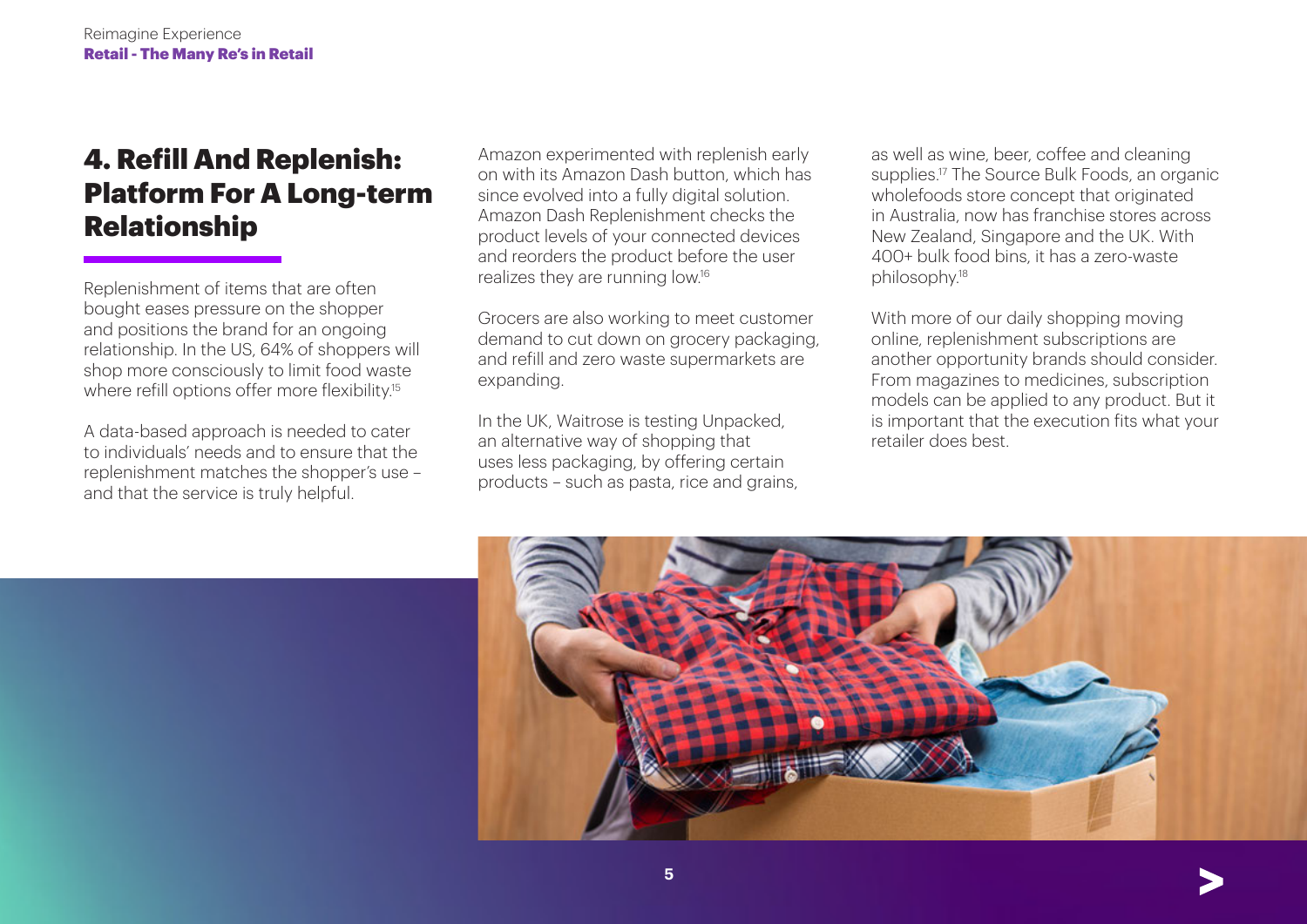

## What retailer leaders can do next

### **1. Choose the Right "Re" for Your Business**

Evolve your business model by choosing the "re" most appropriate for your business.

To identify this, consider customer barriers. A useful starting point is to analyze why some of your customers aren't coming back to your stores. The answer is likely to be an obstacle of some kind, which could be your opportunity.

Customer barriers can be the start of new business offerings.

#### **2. Perfect Your Execution**

Analyze the execution of your "re" business model to evaluate what might concern or put off customers. Which operational obstacles seem insurmountable? Answering these questions in this order can help identify the way forward. Evaluate what you find to enhance the right execution to meet your customers' needs.

### **3. Find the Right Partner**

A retail brand that wants to create a resell program or roll out a refill service does not need to do everything itself from scratch. Don't reinvent the wheel in-house. Instead, access new competencies that you need through a partnership – with a start-up specialist, for example – or acquisition.

Working with the right service providers makes integrating a new offering easier.